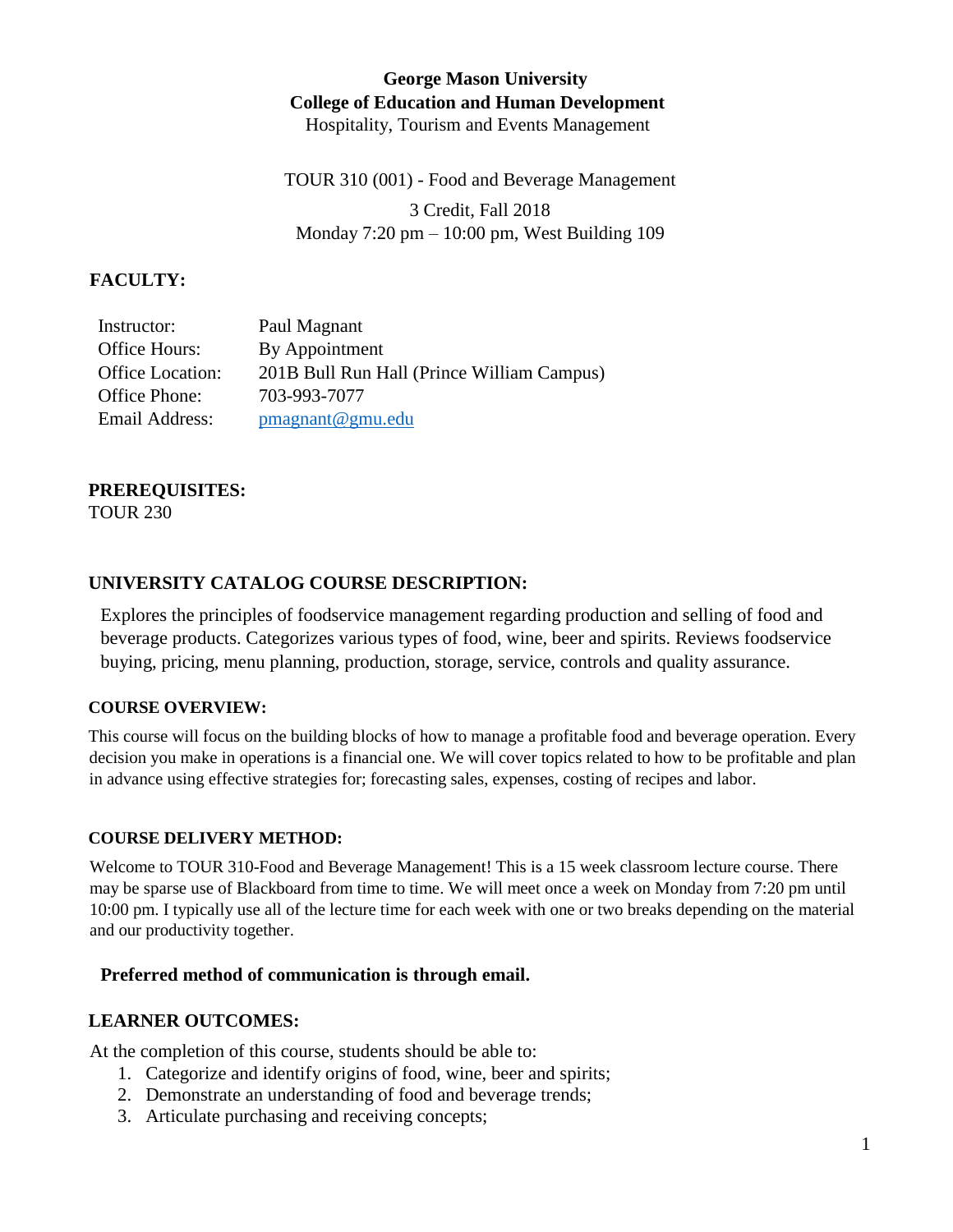- 4. Calculate food and beverage costs and controls;
- 5. Monitor foodservice operations;
- 6. Prepare and analyze menus; and
- 7. Develop performance standards

#### **PROFESSIONAL STANDARDS:**

Students are expected to exhibit professional behaviors and dispositions at alltimes. Students are expected to follow courteous Internet etiquette. See<https://cehd.gmu.edu/students/polices-procedures/>

#### **REQUIRED READINGS:**

**Dopson, L. & Hayes, D. (2015).** *Food and Beverage Cost Control***, 6th Edition, NJ: Wiley.** 

# **COURSE PERFORMANCE AND EVALUATION:**

Class will be a combination of instructor lectures, interactive class discussions, and in-class activities. You will be required to complete assigned readings and homework prior to class sessions during which those assignments are examined. *Assignments are due in class at the beginning of class of the specified due date.*

# **CLASS ATTENTDENCE AND PARTICIPATION:**

Attendance will be taken at the beginning of each class meeting. It is your responsibility to sign the class attendance sheet, even if you are late to class. My record of attendance is official and final. I will take attendance for all class meetings, not including exam dates.

#### **DUE DATES:**

Assignments are due in class at the beginning of class on the specified due date and, if submitted after that time will be counted as late. The assignment will be reduced by 1 letter grades for each week it is late and no assignments will be accepted more than 2 weeks late and a zero will be recorded for the assignment at that point.

# **PROFESSIONAL DISPOSITIONS**

Students are expected to exhibit professional behaviors and dispositions at all times.

| <b>Deliverable</b>       |                            | Percentage |
|--------------------------|----------------------------|------------|
|                          |                            | of Grade   |
| Attendance/Participation |                            |            |
| Exam $#1$                | Chapters $(1-4)$           | 10         |
| Exam $#2$                | Chapter 5                  | 15         |
| Exam $#3$                | Chapters (6-8)             | 15         |
| Exam $#4$                | Chapters $(9-10)$          | 10         |
| Menu Engineering Project | Due on $11/26/18$ in class | 15         |
| Homework                 | 5 of them in review format | 10         |

Grading Composition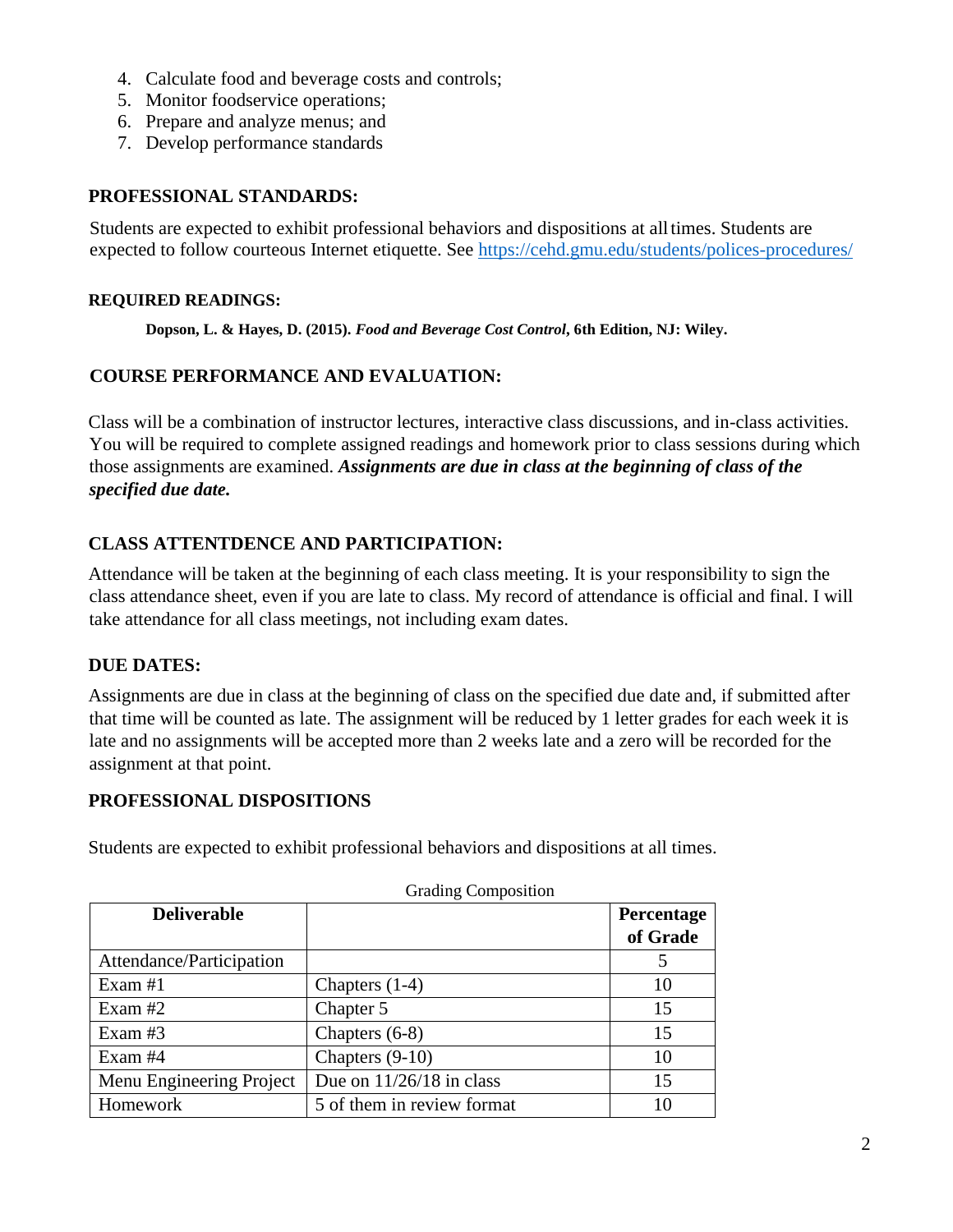|                   |   | lative of all material |  |
|-------------------|---|------------------------|--|
| <b>Property</b> 1 | . | $\sim$ $\sim$ $\sim$   |  |

This course will be graded on a percentage system, with a total of 100 possible percentage points.

#### **GRADING SCALE:**

| $A+ = 97-100$ | $B_{+} = 87 - 89$ | $C_{+}$ = 77 - 79 | $D = 60 - 69$ |
|---------------|-------------------|-------------------|---------------|
| $A = 94 - 96$ | $B = 84 - 86$     | $C = 74 - 76$     | $F = 0-59$    |
| $A - 90 - 93$ | $B - = 80 - 83$   | $C_{-}$ = 70 - 73 |               |

### **ASSIGNMENT DESCRIPTION AND GRADING RUBRICS:**

#### **Participation:**

Participation in this class constitutes 10% of the grade and is required as this will contribute to the content quality of the class as well as to your intellectual benefit from it. Participation in class discussion is very important. Please prepare for class by reading the assigned material. Your grade for class participation will be based on my judgment of the consistency with which you *participate constructively* in class discussion and activities. Please note that class discussion includes interacting with your classmates. When I am leading case discussions, I may call upon students for input or answers to questions stemming from the lecture. Please be prepared for this.

#### **Exams:**

These four exams make up 50% of the grade. They are constructed by the author of the text-book and instructor. Further the questions will cover any material covered in class as well as text-book material. The number of questions for the exams will vary depending on the subject matter to be assessed and will likely be 25 to 50 questions (depending on chapter length and content).

#### **Menu Engineering Project:**

The Menu Engineering Project will make up 15% of the grade. A separate handout and worksheet in Excel will be distributed in class during week 7 class lecture.

#### **Homework:**

Homework will make up 10% of the grade. Specifics will be discussed during the first class period.

#### **Final Exam**:

The final exam will make up 20% of the grade. The final exam will be 50 to 100 questions and cumulative to all course materials.

#### **Note:**

Missing any exam leads to an F for the exam and will NOT be compensated with another chance to receive a grade unless due to personal or family illness or emergency that must be communicated in advance and supported by verifiable documentation. The decision is the sole discretion of the professor.

*Grading Rubric for this category* (based on an average of 20 questions)*:*

All answers correct = A+; 3 wrong answers = B+; 7 wrong answers =  $C+$ 

1 wrong answer = A; 4 wrong answers = B; 8 wrong answers = C

2 wrong answers  $= A$ -; 5-6 wrong answers  $= B$ -; 9-10 wrong answers  $= C$ -

11 wrong answers =  $D+$ ; 12 wrong answers =  $D$ ; 13-15 wrong answers =  $D-$ ;

 $16+$  wrong answers = F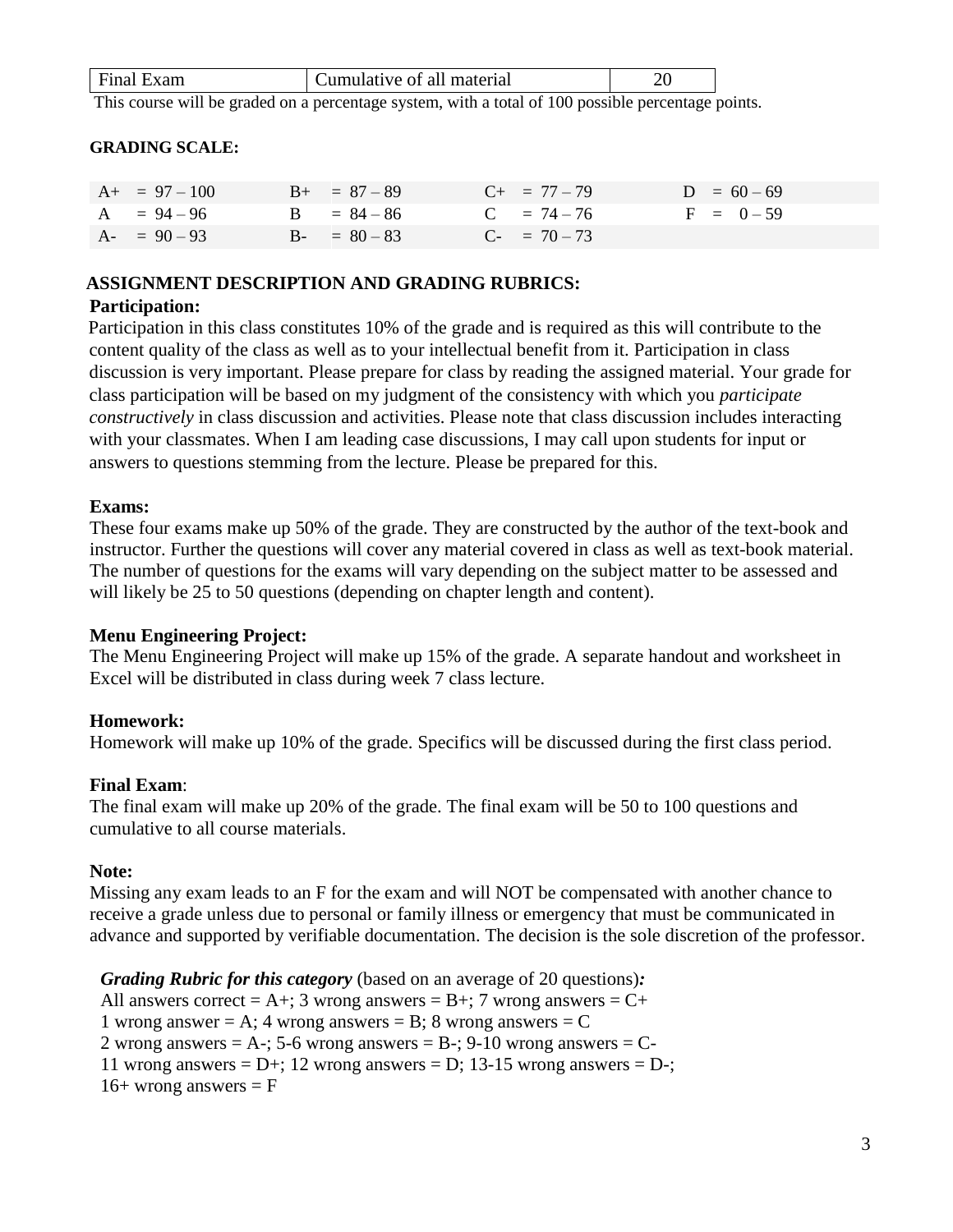# **Core Values Commitment**

The College of Education and Human Development is committed to collaboration, ethical leadership, innovation, research-based practice, and social justice. Students are expected to adhere to these principles: <http://cehd.gmu.edu/values/>

# **GMU Policies and Resources for Students:**

**Policies:**

- Students must adhere to the guidelines of the Mason Honor Code (see [http://oai.gmu.edu/the](http://oai.gmu.edu/the-mason-honor-code/)[mason-honor-code/\)](http://oai.gmu.edu/the-mason-honor-code/).
- Students must follow the university policy for Responsible Use of Computing (see
- [http://universitypolicy.gmu.edu/policies/responsible-use-of-computing/\)](http://universitypolicy.gmu.edu/policies/responsible-use-of-computing/).
- Students are responsible for the content of university communications sent to their Mason email account and are required to activate their account and check it regularly. All communication from the university, college, school, and program will be sent to students **solely** through their Mason email account.
- Students with disabilities who seek accommodations in a course must be registered with George Mason University Disability Services. Approved accommodations will begin at the time the written letter from Disability Services is received by the instructor (se[ehttp://ods.gmu.edu/\)](http://ods.gmu.edu/).

# **Campus Resources:**

- Support for submission of assignments to Tk20 should be directed to [tk20help@gmu.edu](mailto:tk20help@gmu.edu) or [https://cehd.gmu.edu/aero/tk20.](https://cehd.gmu.edu/aero/tk20) Questions or concerns regarding use of Blackboard should be directed to [http://coursessupport.gmu.edu/.](http://coursessupport.gmu.edu/)
- For information on student support resources on campus, see <https://ctfe.gmu.edu/teaching/student-support-resources-on-campus>
- For additional information on the College of Education and Human Development, please visit our website [https://cehd.gmu.edu/.](https://cehd.gmu.edu/)

# **STUDENT SERVICES:**

University Libraries provides resources for distance students. See<http://library.gmu.edu/distance>

# **Writing Center**

The George Mason University Writing Center staff provides a variety of resources and services (e.g., tutoring, workshops, writing guides, handbooks) intended to support students as they work to construct and share knowledge through writing. [See [http://writingcenter.gmu.edu\]](http://writingcenter.gmu.edu/%20/%20Writing%20Center). You can now sign up for an Online Writing Lab (OWL) session just like you sign up for a face-to-face session in the Writing Center, which means YOU set the date and time of the appointment! Learn more about the [Online](http://writingcenter.gmu.edu/?page_id=177%20/%20more-177%20/%20_new)  [Writing Lab \(OWL\)](http://writingcenter.gmu.edu/?page_id=177%20/%20more-177%20/%20_new) (found under Online Tutoring).

# **Counseling and Psychological Services**

The George Mason University Counseling and Psychological Services (CAPS) staff consists of professional counseling and clinical psychologists, social workers, and counselors who offer a wide range of services (e.g., individual and group counseling, workshops and outreach programs) to enhance students' personal experience and academic performance [See [http://caps.gmu.edu\]](http://caps.gmu.edu/%20/%20CAPS%20Office).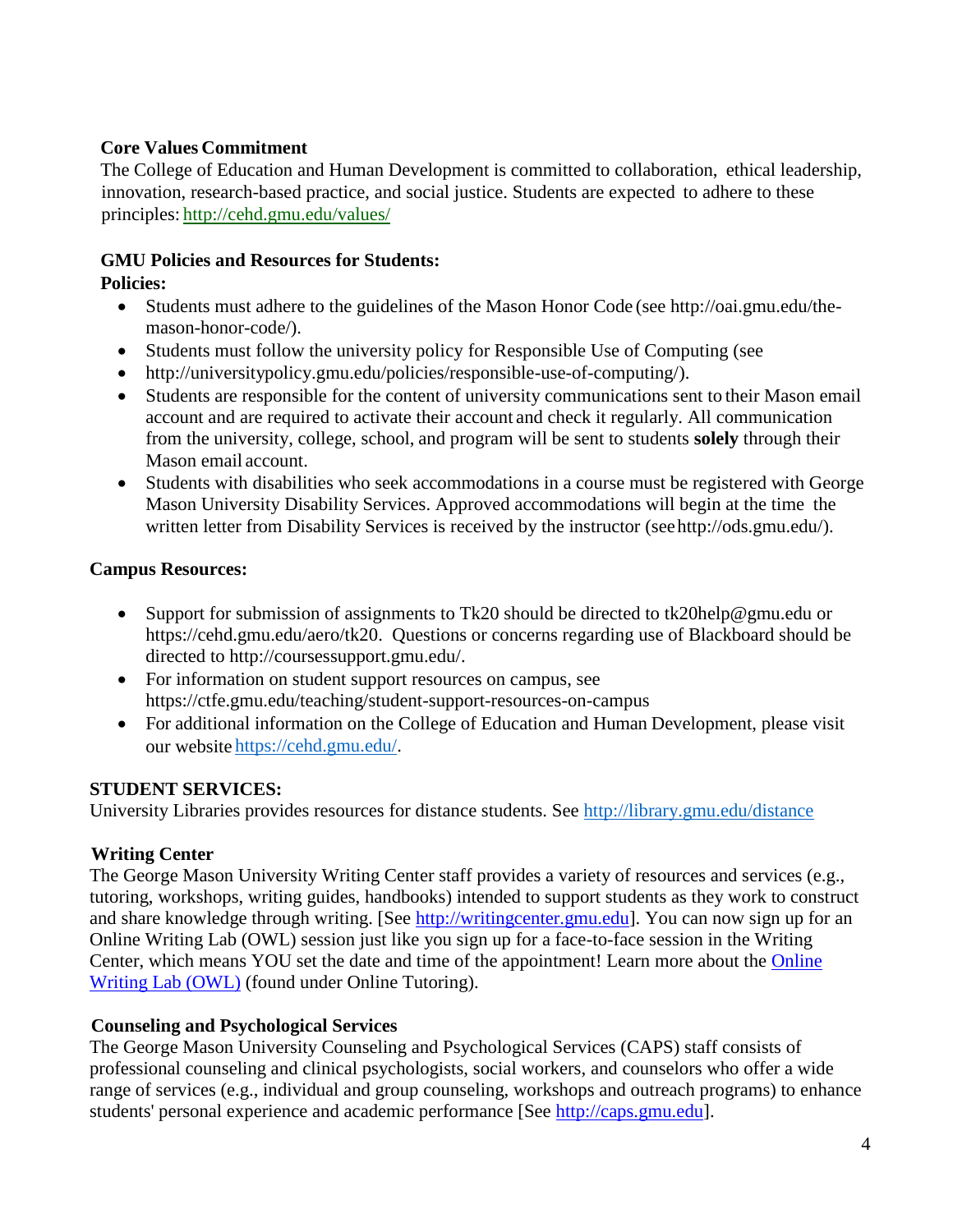# **Family Educational Rights and Privacy Act (FERPA)**

The Family Educational Rights and Privacy Act of 1974 (FERPA), also known as the "Buckley Amendment," is a federal law that gives protection to student educational records and provides students with certain rights. [See [http://registrar.gmu.edu/privacy\]](http://registrar.gmu.edu/privacy%20/%20Registrar%20FERPA%20Policy).

# **For additional information on the College of Education and Human Development, please visit our website https://cehd.gmu.edu/.**

# **Course Schedule:**

| Week           | <b>Date</b> | <b>Topic</b>                           | <b>Chapter</b>    | <b>Homework Due</b>         |
|----------------|-------------|----------------------------------------|-------------------|-----------------------------|
|                |             |                                        | <b>Read</b>       |                             |
|                |             |                                        | <b>Ahead</b>      |                             |
|                |             |                                        | <b>Assignment</b> |                             |
| $\mathbf{1}$   | 8/27        | Managing Revenue and Expense           | 1                 |                             |
| $\overline{2}$ | 9/3         | <b>Creating Sales Forecasts</b>        | $\overline{2}$    |                             |
|                |             | Labor Day-No Class Lecture/Meeting     |                   |                             |
| 3              | 9/10        | Purchasing and Receiving               | 3                 |                             |
| $\overline{4}$ | 9/17        | Managing Inventory and Production      | $\overline{4}$    |                             |
| 5              | 9/24        | Exam #1 (Chapters 1-4)                 | 5                 | Student "Notes" Page #1     |
|                |             | Monitoring Food and Beverage Product   |                   |                             |
|                |             | Costs-Part 1                           |                   |                             |
| 6              | 10/1        | Monitoring Food and Beverage Product   | 5                 |                             |
|                |             | Costs-Part 2                           |                   |                             |
| $\overline{7}$ | 10/8        | No Class-Columbus Day                  |                   |                             |
|                |             |                                        |                   |                             |
| 8              | 10/15       | Exam #2 (Chapter 5)                    | 6                 | Student "Notes" Page #2     |
|                |             | Managing Food and Beverage Pricing     |                   |                             |
|                |             | Handouts for Menu Engineering Project  |                   |                             |
| 9              | 10/22       | Managing the Cost of Labor             | $\overline{7}$    |                             |
| 10             | 10/29       | <b>Controlling Other Expenses</b>      | 8                 |                             |
| 11             | 11/5        | Exam #3 (Chapters 6-8)                 |                   | Students "Notes" Page 3     |
|                |             | <b>Guest Speaker TBD</b>               |                   | <b>Questions for Guest</b>  |
|                |             |                                        |                   | Speaker in advance of class |
| 12             | 11/12       | Analyzing Results Using the Income     | 9                 |                             |
|                |             | <b>Statement</b>                       |                   |                             |
| 13             | 11/19       | Planning for Profit                    | 10                |                             |
| 14             | 11/26       | Menu Engineering Projects Presentation |                   |                             |
| 15             | 12/3        | Exam #4 (Chapters $9 < 10$ )           |                   | Student "Notes" Page 4      |
|                |             | <b>Review for Final Exam</b>           |                   |                             |
|                |             | <b>Final Exam</b>                      |                   | Student "Notes" Page 5      |

*Note: Faculty reserves the right to alter the schedule as necessary.*